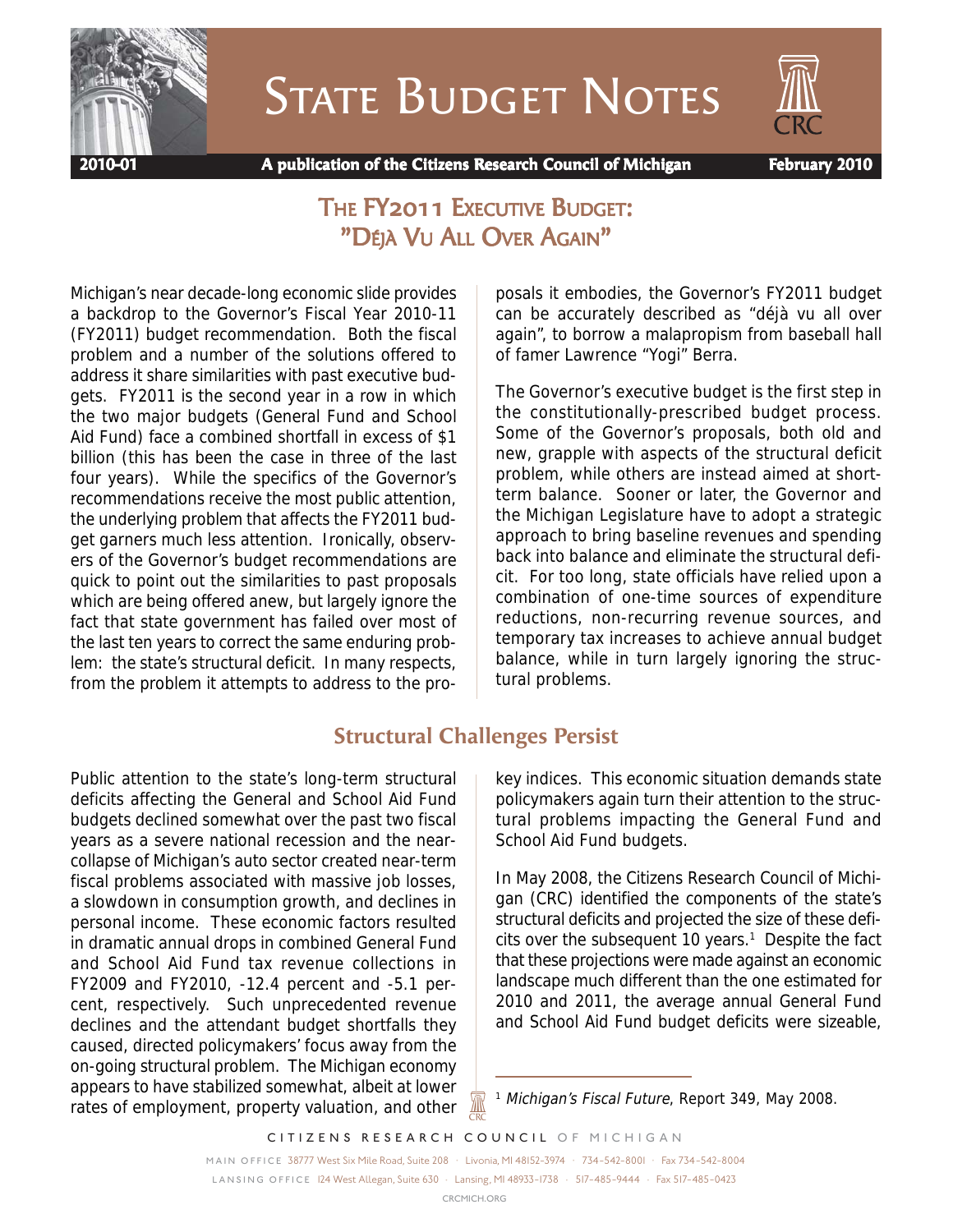\$539 million and \$308 million, respectively. The conclusion was that even in a moderately-improving economic environment, Michigan was not likely to grow its way out of these structural deficits. Given the impacts that the national recession and auto-sector restructuring have had on the state's economic base, the current-year General Fund and School Aid Fund deficit estimates are much larger.

CRC found primary drivers of longterm budget imbalance on both the spending and revenue sides. With respect to spending, the two largest and fastest growing portions of the budget are corrections and healthcare. Although the state has been successful at reducing its prison population and controlling the projected growth of the corrections portion of the budget in recent years, this program still demands over 20 percent of a much-

reduced General Fund budget and the growth in on-going operating costs continues to outpace annual revenue growth rates. Healthcare, unlike corrections, is a cost component that is pervasive throughout the state budget, across all General Fund agencies and the School Aid Fund budget. Whether healthcare services are provided directly or indirectly by state government, the state budget is responsible for financing healthcare for a great many Michigan residents, e.g., state and school employees and retirees, as well as lowincome children, adults, and elderly individuals.

Michigan's major tax revenues are not growing as fast as the economy and the share of the overall economy claimed by state taxes continues to fall. Despite the fact that both individual and business taxes were increased effective for the FY2008 budget, these increases were completely eroded by the downturn in the economy that occurred soon after their enactment. Further, the changes to the individual income tax (0.45 percentage point rate increase to 4.35 percent) did not address the underlying structural challenge facing this revenue source, i.e. it fails to grow at rate consistent with the projected growth in the cost of government services it supports. The major state tax revenue source for the School Aid Fund, the sales tax, does not apply to a large and growing segment of consumption activity in the state, thus failing to respond equally to overall economic growth. The chief structural impediment reported by CRC in 2008 was that Michigan's general consumption taxes (sales/use taxes) do not capture economic activity within the services sector.

The January 2010 Consensus Revenue Estimating Conference provided the first official estimate of FY2011 revenues and an early glimpse at the size of the shortfalls facing the General Fund and School Aid Fund budgets. Based on 1) these agreed-to revenue figures, 2) the amount of temporary federal recovery resources used in FY2010, and 3) an assumption to continue current-year spending

## **The Problem Facing the New Budget**

levels with certain adjustments, the deficit facing the two major funds is estimated to be \$1.5 billion in FY2011. The Governor's FY2011 executive budget recommendation provides a series of proposals to achieve budget balance in the coming fiscal year. The suggested approaches to manage the respective shortfalls in the major budgets are considerably divergent, as explained below.

#### **School Aid Fund**

The FY2011 budget deficit facing the School Aid Fund (SAF) is pegged at \$410 million. This budget shortfall occurs despite the fact that the SAF is projected to see its first year of revenue growth since FY2008, although the rate is less than one-half of one percent. This shortfall comes on the heels of the FY2010 budget that

EUGENE A. GARGARO, Jr., Chair JEFFREY D. BERGERON, Vice Chair NICK A. KHOURI, Treasurer JOSEPH R. ANGILERI JOHN T. BOZZELLA BETH CHAPPELL

**CRC BOARD OF DIRECTORS** 

**AN** 

RICK DIBARTOLOMEO TERENCE M. DONNELLY RANDALL W. EBERTS DAVID O. EGNER INGRID A. GREGG MARYBETH S. HOWE

DANIEL T. LIS ALEKSANDRA A. MIZIOLEK CATHY H. NASH PAUL OBERMEYER BRYAN ROOSA JEFFREY P. GUILFOYLE, President

LYNDA ROSSI JERRY E. RUSH MICHAEL A. SEMANCO TERENCE A. THOMAS, Sr. AMANDA VAN DUSEN KENT J. VANA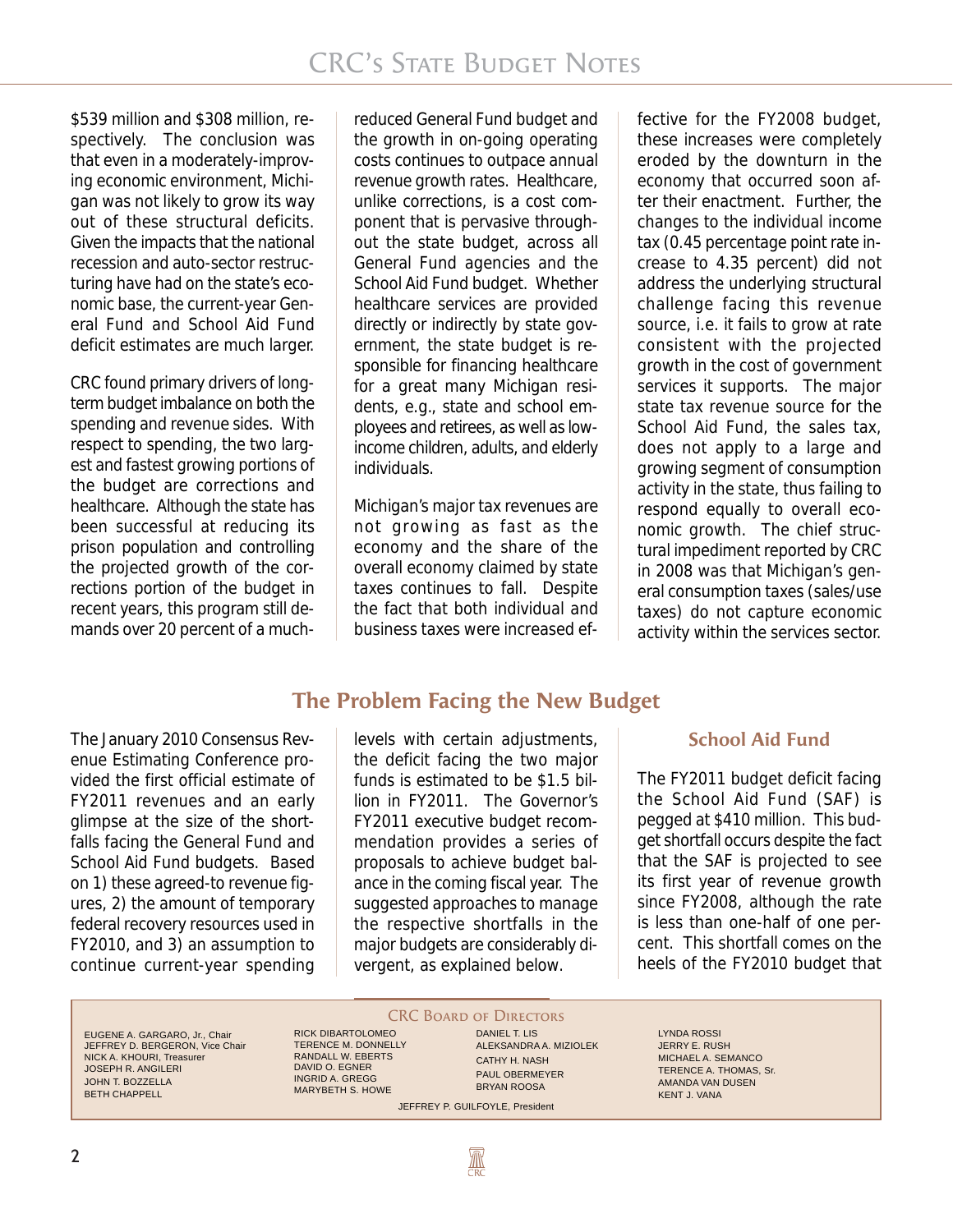

reduced state funding for public K-12 education significantly from the FY2009 levels. The use of \$450 million in federal funds from the American Recovery and Reinvestment Act (ARRA) of 2009 was not sufficient to avoid a reduction of \$165 per pupil in the FY2010 SAF budget and a gubernatorial line-item veto further reduced funding for certain high-spending districts up to an additional \$324 per pupil. The projected deficit in FY2011 is almost entirely the result of the heavy reliance on nonrecurring resources used to balance budgets in FY2009 and FY2010. (See **Chart 1**.)

Even assuming the use of the remaining \$184 million in temporary ARRA dollars available to Michigan, the level of total available state resources for K-12 education under current law will dictate larger per-pupil reductions than experienced in FY2010 to achieve balance in the SAF. To avoid an additional estimated \$250 per-pupil reduction in state support and maintain the currentyear spending, the Governor's SAF budget recommendation is premised on a series of tax changes to generate additional revenue for the SAF.

The key component of the Governor's SAF solution is a twopart change involving Michigan's general consumption-based taxes. First, the base of the sales tax would be expanded to include a litany of consumer services. Second, at the same time that sales tax base is expanded, the rates of the sales and use taxes would be

reduced from 6 percent to 5.5 percent. The base and rate changes would be effective December 1, 2010. Notable exclusions to the expansion of the sales tax base include healthcare, social assistance, education, construction, real estate, and insurance services. To address the issue of "tax pyramiding", the proposal also would exempt service consumption that involves "business-to-business" transactions.

The \$725 million in net revenue achieved from consumption tax restructuring is partially offset by a \$171 million reduction in Michigan Business Tax receipts resulting from phasing-out, over a twoyear period, the tax's surcharge component. The net result of the tax changes is a \$554 million gain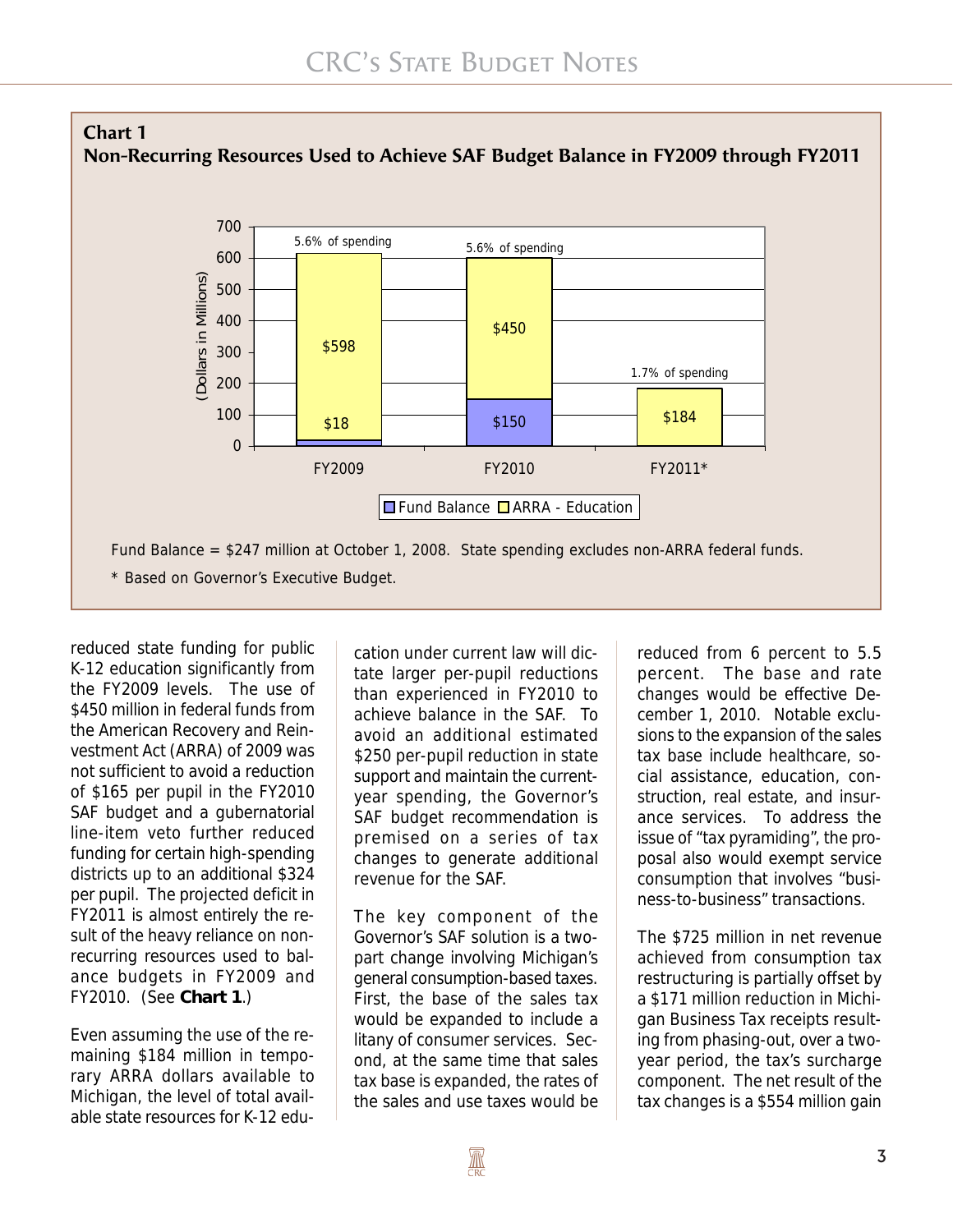| Table 1<br><b>Governor's Proposed Tax Restructuring</b><br><b>FY2011 SAF Budget Impact</b><br><b>Dollars in millions</b> |            |
|--------------------------------------------------------------------------------------------------------------------------|------------|
| Sales and Use Tax                                                                                                        |            |
| Expand sales tax to services (5.5%)                                                                                      | \$1,262    |
| Reduce sales and use taxes (5.5%)                                                                                        | (\$528)    |
| Administrative costs                                                                                                     | $($ \$9)   |
| Subtotal                                                                                                                 | \$725      |
| <b>Michigan Business Tax</b>                                                                                             |            |
| Two-year phase-out of surcharge                                                                                          | $($ \$171) |
| <b>Total Fiscal Impact</b>                                                                                               | \$554      |
| Source: FY2011 Executive Budget                                                                                          |            |

to the SAF for FY2011 to eliminate the budget shortfall. The General Fund would be held harmless in the tax restructuring proposal. The Governor's budget, while taking care of the projected budget gap in FY2011, also provides a level of "cushion" to the FY2012 budget to help ease the transition from the heavy reliance on non-recurring resources in the previous three fiscal years. (See **Table 1**.)

Employee benefit changes proposed by the Governor would not directly affect the SAF budget but will generate savings at the local level prospectively, helping K-12 districts manage future spending pressures arising from retirement benefit funding. The retirement portfolio's heavy investment losses in 2008 and 2009 accounts for nearly all of the 2.47 percentage point increase in the employer contribution rate for FY2011 and beyond (16.94 percent to 19.41 percent).

#### **General Fund**

The General Fund proposal is a different story. Baseline spending for FY2011, representing a continuation of current-year spending with required adjustments, is estimated at \$8.9 billion and on-going revenue amounts to \$7.8 billion, yielding a shortfall of just over \$1 billion. The budget gap primarily results from the use of \$1 billion in nonrecurring ARRA resources in the FY2010 budget; those funds are largely exhausted. Welfare and Department of Corrections program increases plus previouslynegotiated state employee personnel costs contribute a smaller portion to the projected FY2011 budget gap. Whereas the proposed SAF solution is revenuecentric in nature, the Governor's proposed solutions to the General Fund problem are varied.

Over one-half of the Governor's solution is tied to an assumption that the federal government will

continue, for an additional six months, to pick up a larger share of Michigan's Medicaid costs. The federal government, through the ARRA legislation, has agreed to provide a higher rate of cost-sharing through the first quarter of FY2011 (until January 2011), producing an additional \$208 million in federal resources to offset General Fund spending. An extension of the higher match rate for another two fiscal quarters (through June 2011) would generate another \$500 million in temporary help for the budget in FY2011. The chief problem associated with this assumption is to postpone, until FY2012, crafting structural solutions totaling \$700 million in one of the state's largest General Fund budget items. (Note: The FY2012 budget will face the first-year of a General Fund revenue reduction associated with the programmed rollback of the 2007 individual income tax rate increase, a \$177 million revenue impact.)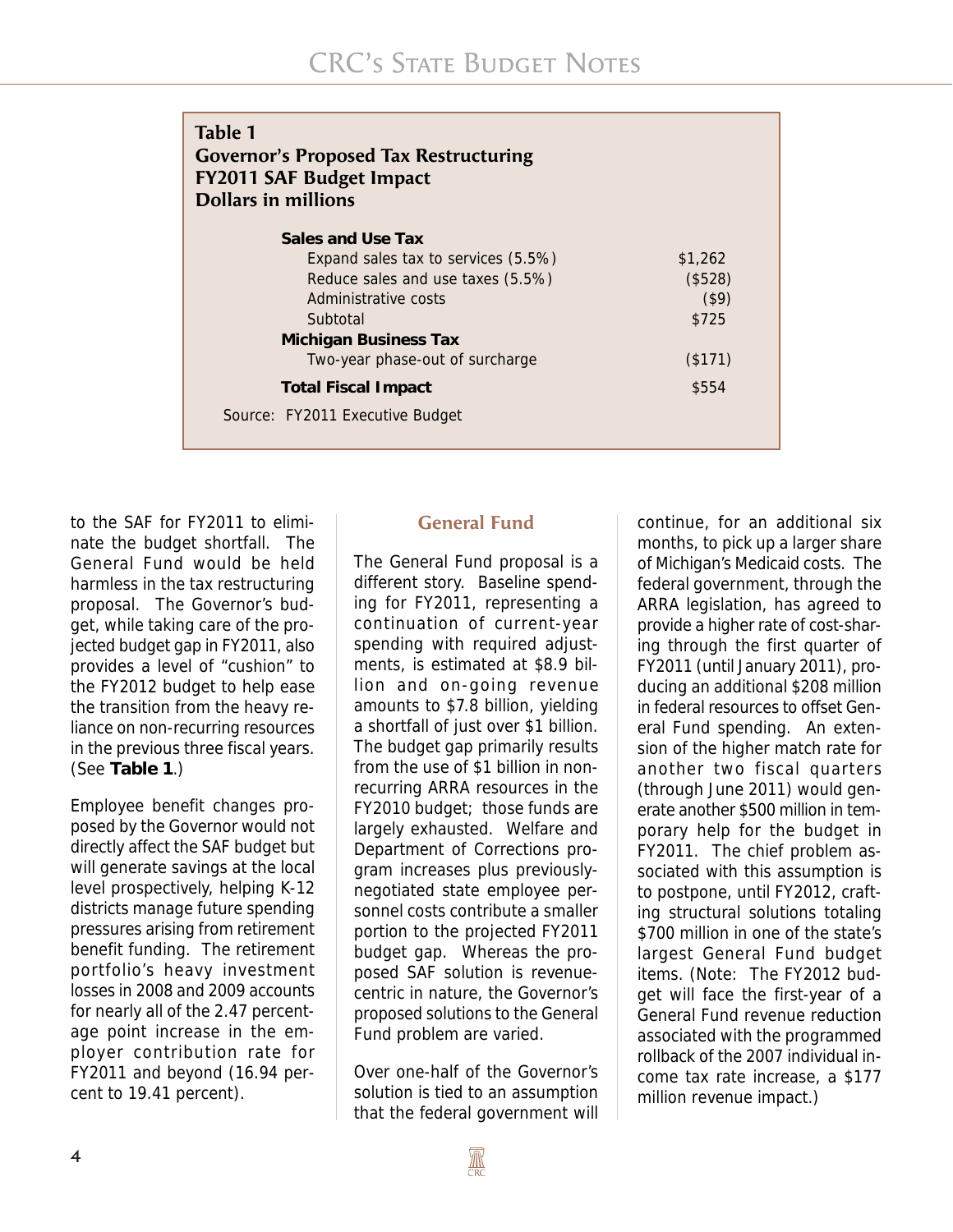The budget relies on spending reductions tied to major policy changes affecting the Department of Corrections budget and with employee benefit costs throughout General Fund agency operations. Net savings of \$129 million in the Corrections budget result from sentencing policy changes that would reduce the amount of time served in prison through the application of "good time credits". A reduction of the prison population to 1992 levels (35,500 inmates) and a number of facility closures would follow according to the State Budget Office. The reductions represent long-term and growing cost avoidance.

Another \$116 million in General Fund savings is predicated on changes to current employee and retiree compensation and benefit levels. One component is an early retirement program. Included in the program are both an incentive for eligible employees to leave the state workforce and a

disincentive for those eligible to retire to stay in the state workforce. State savings accrue in FY2011 largely from reducing the workforce and decreasing compensation costs for new employees. Under the plan, new employees would receive lower salaries than those retiring and would participate in a less-costly health plan, resulting in \$98 million in General Fund savings. Prospectively, the elimination of the state subsidy for retiree dental and vision coverage, included as the disincentive, would reduce state financial obligations. Another change affecting current employees yields savings by rescinding the three percent salary increase for 15,000 non-unionized employees (\$18 million).

The policy changes affecting the Department of Corrections and state employee benefits, and attendant General Fund savings, are contingent on legislative enactment of statutory changes. In both cases, timing and the scope

**Prospects for Long-Term Balance**

As the April 2009 CRC State Budget Note pointed out, "Michigan is not going to grow its way out of the structural deficits affecting the General Fund and School Aid Fund budgets; therefore, state officials must direct policy changes at specific components of the state revenue and spending structure that contribute most to the deficits."2 Coming

out of the "Great Recession", the Michigan economy, as a whole, is not expected to exhibit much growth in 2011. Rather, the economic forecast predicts more of a "bottoming out" than a recovery over the next 24 months. Given this fact, economic growth as a solution to the state's structural problems in 2010 and 2011 barely fits into the equation. In this light, spending and revenue restructuring must take center stage as the Michigan Legislature begins to craft a FY2011 state spending plan. The Governor's

of the final legislative product, if any, will be key factors to affecting the savings that can be achieved. The contemplated savings in the executive budget are premised on fairly speedy legislative action.

The Governor's General Fund budget also relies on a new tax in the Medicaid program. In many ways similar to a proposal passed by the Michigan House of Representative last year, but defeated by the Senate, the budget is based on extending the Medicaid provider tax to physicians at a rate of three percent. (Note: Similar provider taxes apply to health maintenance organizations, hospitals, and nursing home services.) The tax proposal allows for the capture of additional federal funding to support higher physician service Medicaid reimbursement rates (a net increase of \$715 million) in addition to a \$133 million General Fund spending offset within the program.

planned budget contains elements aimed at both short- and long-term balance.

#### **Short-Term Budget Fixes**

Some aspects of the Governor's FY2011 budget proposal are designed to do little more than achieve one-year budget balance and fail to address the fundamental structural problem. Use of such measures, although limited, can exacerbate the current problem because the program costs in FY2012 likely will be higher

<sup>2</sup> Dual Deficits and Federal Recovery Assistance: Prospects for State Budget Balance, State Budget Note 2009-2, April 2009.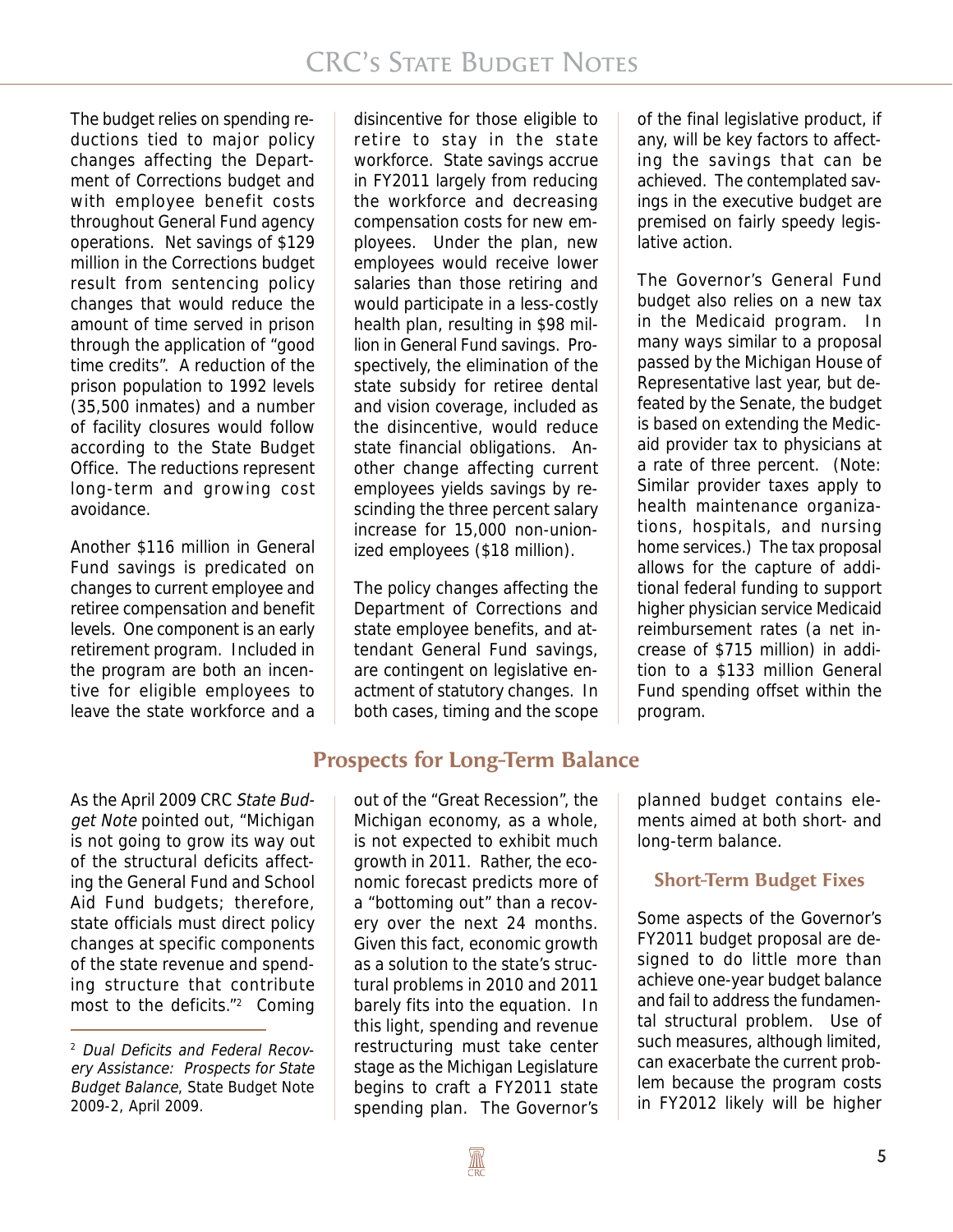than they are in FY2011 when use of the one-time budget solution is no longer available. Fortunately, these pieces do not represent a majority of the aggregate solution proffered.

The clearest example of a shortterm budget fix is the assumption that the enhanced Medicaid matching rate will continue. Such a solution assumes that the higher rate is temporary and expires mid-way through the next fiscal year. Ignoring the question of whether or not such federal assistance will materialize, if the money is made available to the state during the fiscal period then turning it down would not be a prudent approach, especially given the sizable federal costshare (nearly 75 percent of total program costs). However, policymakers must acknowledge the short-term nature of such a solution and plan accordingly for the out-years.

The proposed tax restructuring plan to eliminate the FY2011 SAF budget shortfall represents both a short- and long-term solution. The net tax revenue increase would address the immediate challenge and avoid a significant per-pupil funding reduction, which was tempered by receipt of temporary ARRA funding in FY2009 and FY2010. From a long-term perspective, the adjustments to the sales tax base have the potential to increase the future growth rate in consumption tax receipts. Another aspect of the Governor's plan affecting outyears entails a reduction in the Michigan Business Tax gross receipts tax rate beginning in FY2012. Taken together, the Governor's suggested tax changes become "revenue neutral" in FY2014.

The proposed early-out programs for state and school employees would result in the replacement of senior, higher-paid employees with lower-paid employees. At a replacement rate of one-for-one, early retirement programs are generally used to effect budget savings over the short-run; however, if such programs are designed to reduce the size of the overall workforce, which is being proposed for state employees, they can be part of a strategy to achieve long-term budget balance by eliminating future personnel costs.

#### **Structural Deficit Components**

The executive recommendation for the General Fund and School Aid Fund budgets include expenditure and revenue components that take aim at the structural challenges facing Michigan. The recommendation to address the School Aid Fund budget shortfall depends entirely on increasing state revenues for K-12 schools through an expansion of the sales tax base to that segment of the economy which is growing the fastest: services. The service tax base expansion excludes the rapidly growing healthcare sector. Increasing healthcare costs are driving much of the spending pressures facing the state, in both the General Fund and School Aid Fund budgets. While adding services to the tax base will increase the growth rate of Michigan's

sales tax, the resultant rate likely will continue to trail the growth in state healthcare costs.

The proposed changes directed at financing pension benefits for school employees have the potential to provide fiscal relief to local school budgets in the future by shifting more of the annual benefit costs from the employer to the employee. Further savings are achieved by capping service credit for current employees and requiring newly-hired employees to be part of a proposed "hybrid" retirement program, consisting of elements of both defined benefit and defined contribution plans.

In contrast to the K-12 budget, the General Fund solutions focus more immediately on the spending side of the ledger to address structural budget problems in FY2011 and into the future. Policy changes in the Department of Corrections, which in recent budgets accounted for \$1 out of every \$5 in General Fund spending, would target the state's prison population with the goal of reducing prison population levels by 20 percent to levels not seen in 10 years.

Similarly, the reductions recommended for on-going General Fund personnel-related savings are sought through pay freezes in FY2011 and by shifting more of the cost of retirement benefits (pension and insurance) to the employee. Smaller aggregate dollar reductions are contained in the higher education, community health, and human services budgets, representing long-term savings resulting from program and service elimination.